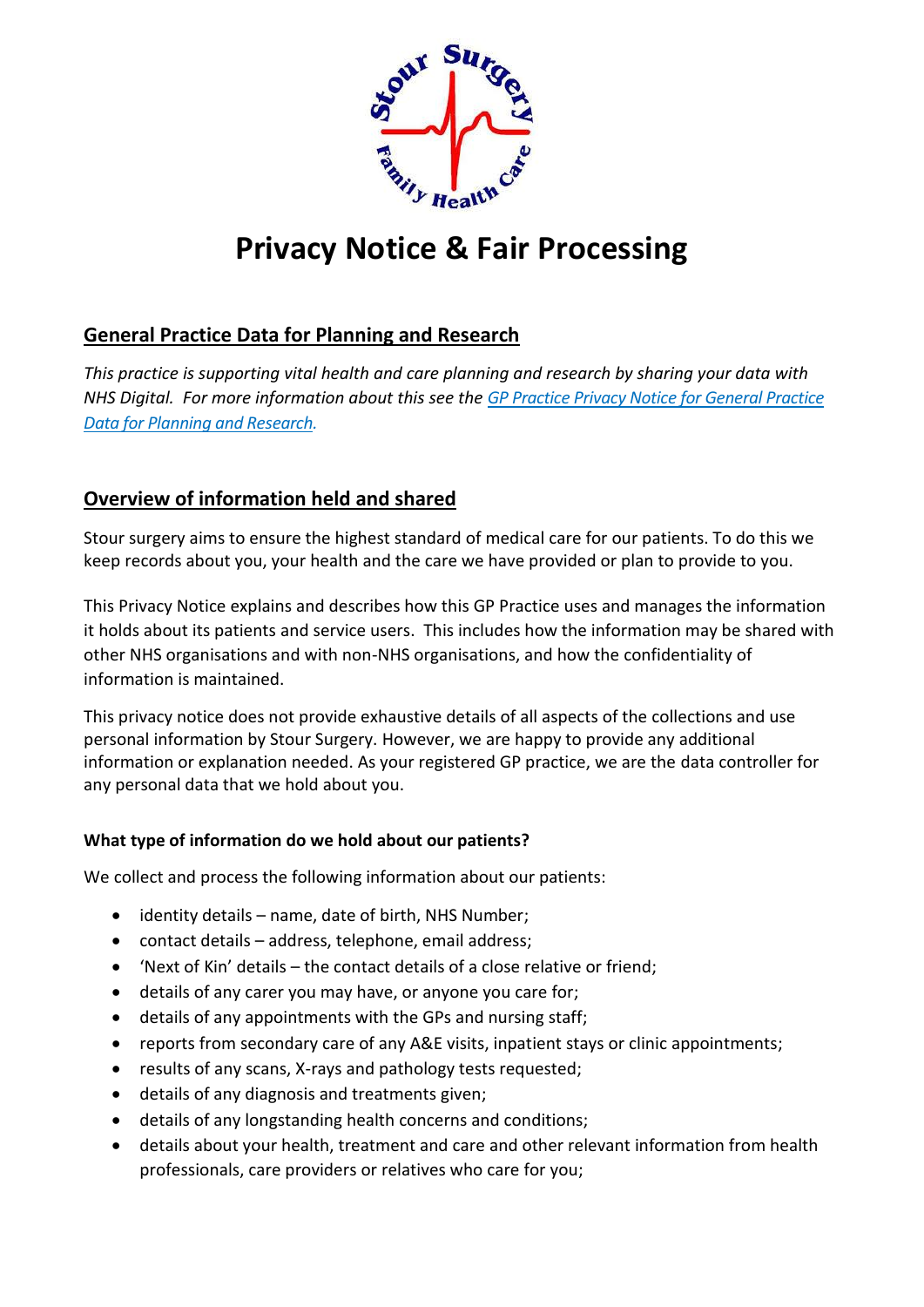- information about any allergies;
- information about any DNAR decisions and any living wills that we know of;
- correspondence from other Health and Social Care providers that provide you with services.

We work with a number of Health and Social care organisations and independent treatment centres in order to provide you with the best possible care and options for treatment. Your information may therefore be shared securely to provide continuity of care.

#### **Sharing patient information**

We know that good communication with other healthcare professionals involved in your care is beneficial to you, and so we work closely with many organisations in order to provide you with the best possible care. This means that if another healthcare professional or service is involved in your care, it might be appropriate to share information with them in order for you to receive the required care.

Your information will be shared between those involved in providing health care services and treatments to you. This includes doctors, nurses and allied health professionals, but may also include administrative staff who deal with booking appointments or typing clinic letters.

Access to information is strictly controlled and restricted to those who need it in order to do their jobs. All of our staff receive annual mandatory training on confidentiality and data security and also have strict contractual clauses within their employment contracts which oblige them to respect data protection and confidentiality.

#### **Who we share with**

The Practice shares and receives patient information from a range of organisations or individuals for a variety of lawful purposes, including:

- disclosure to hospitals and other NHS staff for the purposes of providing direct care and treatment to the patient, including administration;
- disclosure to social workers or to other non-NHS staff involved in providing health and social care;
- disclosure to specialist employees or organisations for the purposes of clinical auditing;
- disclosure to those with parental responsibility for patients, including guardians;
- disclosure to carers without parental responsibility;
- disclosure to medical researchers for research purposes (subject to explicit consent, unless the data is anonymous);
- disclosure to NHS managers and the Department of Health for the purpose of planning, commissioning, managing and auditing healthcare services;
- disclosure to bodies with statutory investigative powers e.g. the Care Quality Commission, the GMC, the Audit Commission and Health Services Ombudsman;
- disclosure to national registries e.g. the UK Association of Cancer Registries;
- commissioning support units;
- NHS Digital;
- NHS 111;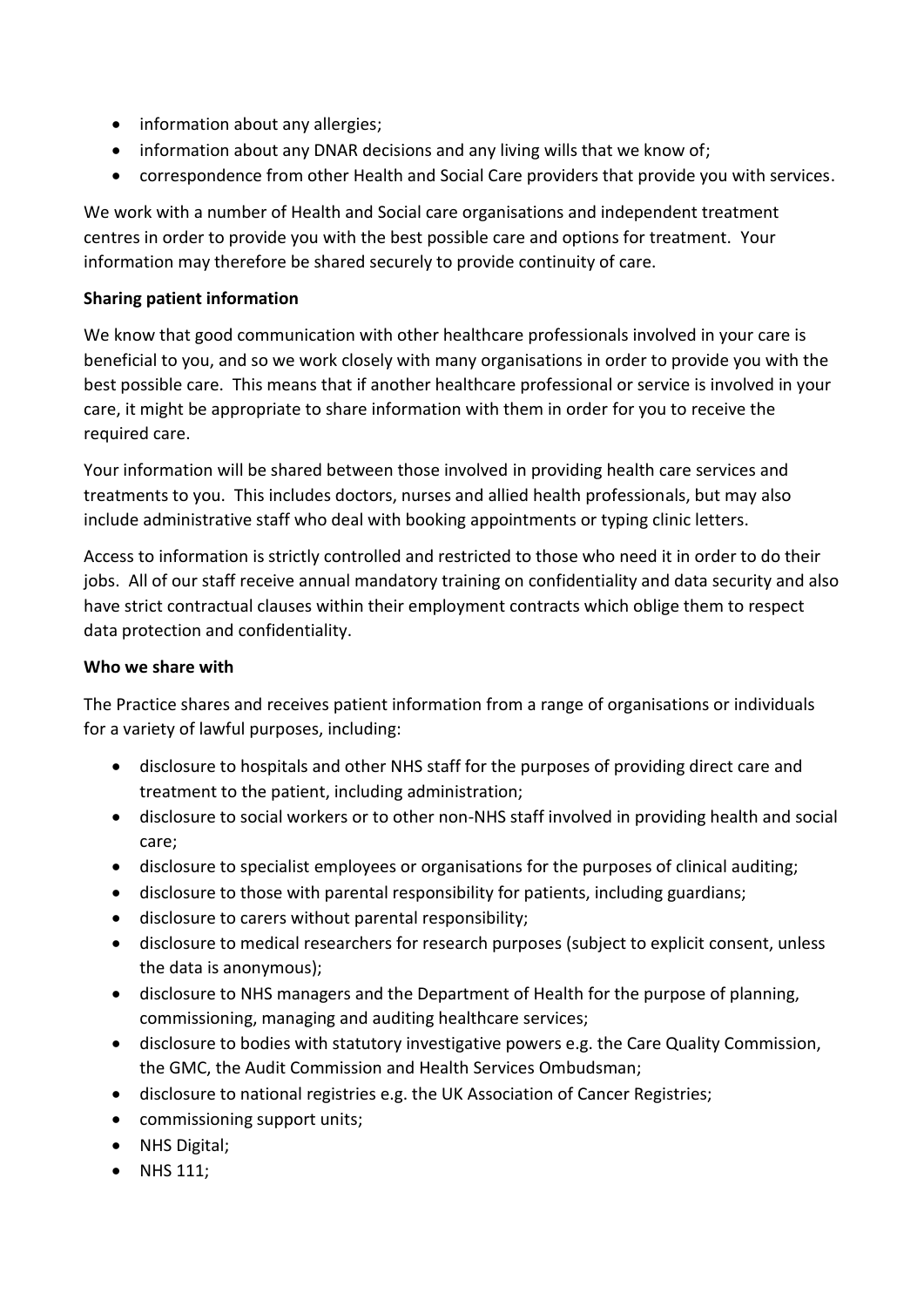- COVID Clinical Assessment Service (CCAS)
- MJog for the purposes of providing appointment reminders, service updates and communications by text messaging;
- AccuRx for the purposes of e-consultation, video calling or text messaging you to provide or request health information related to your direct care and treatment;
- Attend Anywhere for providing a secure video call service for video consultations for the purposes of providing direct care and treatment;
- education services;
- fire and rescue services emergency;
- ambulance trusts;
- voluntary sector providers;
- independent contractors such as dentists, opticians, pharmacists;
- disclosure to solicitors, insurance companies, the police, the Courts (including a Coroners Court) and to tribunals and enquiries.

Confidential patient identifiable information is only shared with other organisations where there is a legal basis to do so, such as:

- when there is a Court Order or a statutory duty to share patient data;
- where there is a statutory power to share patient data;
- when the patient has given his/her explicit consent to the sharing;
- when the patient has implicitly consented for the purpose of direct care;
- when the sharing of patient data without consent has been authorised by the Health Research Authority's Confidentiality Advisory Group (HRA CAG) under s.251 of the NHs Act 2006.

Patient identifiable information is only shared on a need to know basis, where there is a direct purpose to do so, limited to what is necessary for that purpose. Patient information may be shared, for the purposes of providing direct patient care, with other NHS provider organisations such as NHS Acute Trusts (hospitals), NHS Community Health, other NHS General Practitioners (GPs), NHS Ambulance services in order to maintain patient safety; this data will always be identifiable. For the purposes of commissioning and managing healthcare, patient information may also be shared with other types of NHS organisations such as the local Clinical Commissioning Group (CCG), and NHS England. In such cases, the shared data is made anonymous or pseudonymised, wherever possible, by removing all patient identifiable details, unless the law requires the patient's identity to be included.

For the benefit of the patient, the Practice may also share information with non-NHS organisations which are also providing healthcare. These non-NHS organisations may include, but are not restricted to: social services, education services, local authorities, the police, voluntary sector providers, and private sector providers.

Patients are not legally or contractually obliged to share information with their healthcare provider however, your care will be affected if your clinicians do not have the relevant information necessary in order to diagnose and treat you. If you have set sharing and opt-out preferences these will be respected where there is no lawful obligation to share the information.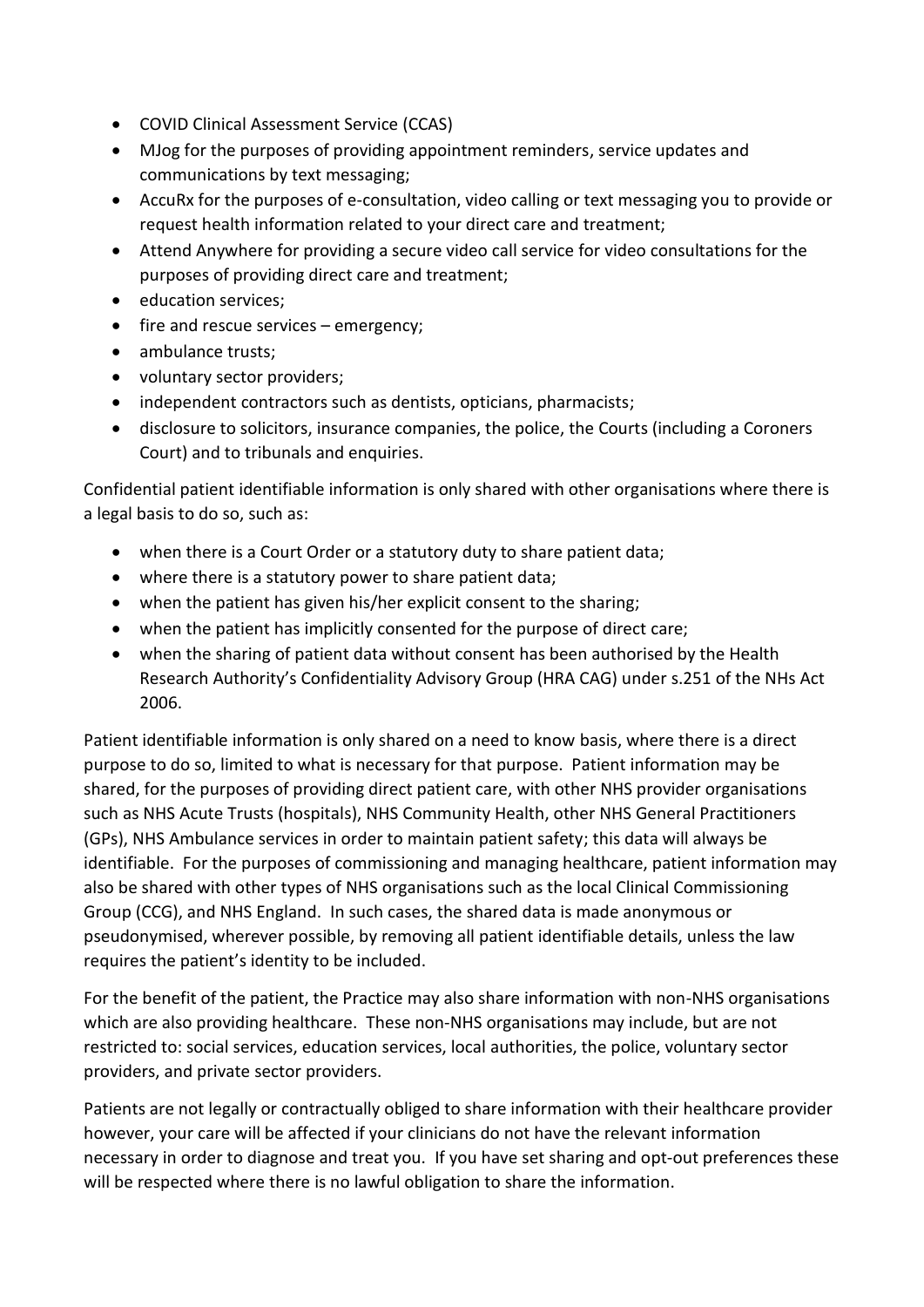# **Purposes of processing, retention and your rights**

# **Purposes of processing**

Our Practice processes patient data for the following primary purposes:

- providing direct healthcare;
- providing other healthcare providers with information regarding your healthcare;
- supporting social care with safeguarding vulnerable patients.

We keep records in order to:

- have accurate and up to date information available to the right care and treatment options;
- have information available to clinicians that you may see or be referred to at another NHS organisation or organisation providing NHS services.

#### **SMS communications**

Our Practice collects mobile telephone numbers for communication purposes, namely to send appointment reminders and vaccine invitations. Occasionally, we may use a mobile number to send an SMS for the purpose of communicating information relevant to your health conditions.

# **Summary Care Record (SCR)**

There is a national NHS healthcare records database provided and facilitated by NHS England, which holds your Summary Care Record (SCR). Your SCR is an electronic record which contains information about the medicines you take, allergies you suffer from and any bad reactions to medicines you have had.

Storing information in one place makes it easier for healthcare staff to treat you in an emergency, or when your GP Practice is closed. This information could make a difference to how a doctor decides to care for you, for example which medicines they choose to prescribe for you.

Only healthcare staff involved in your care will access your Summary Care Record. When you are registered with a GP Practice in England your Summary Care Record is created automatically. It is not compulsory to have a Summary Care Record. If you choose to opt-out, you need to inform the **Practice** 

For further information about SCR, visit the [NHS Digital](https://digital.nhs.uk/services/summary-care-records-scr/summary-care-records-scr-information-for-patients) website.

# **Enhanced Summary Care Record (eSCR)**

With your consent, additional information can be added to your Summary Care Record in order to provide more tailored care to you.

Other information that you can choose to include could be:

- information about you long term health conditions such as asthma, diabetes, heart problems or rare medical conditions;
- information about your relevant medical history clinical procedures that you have had, why you need a particular medicine, the care you are currently receiving and clinical advice to support your future care;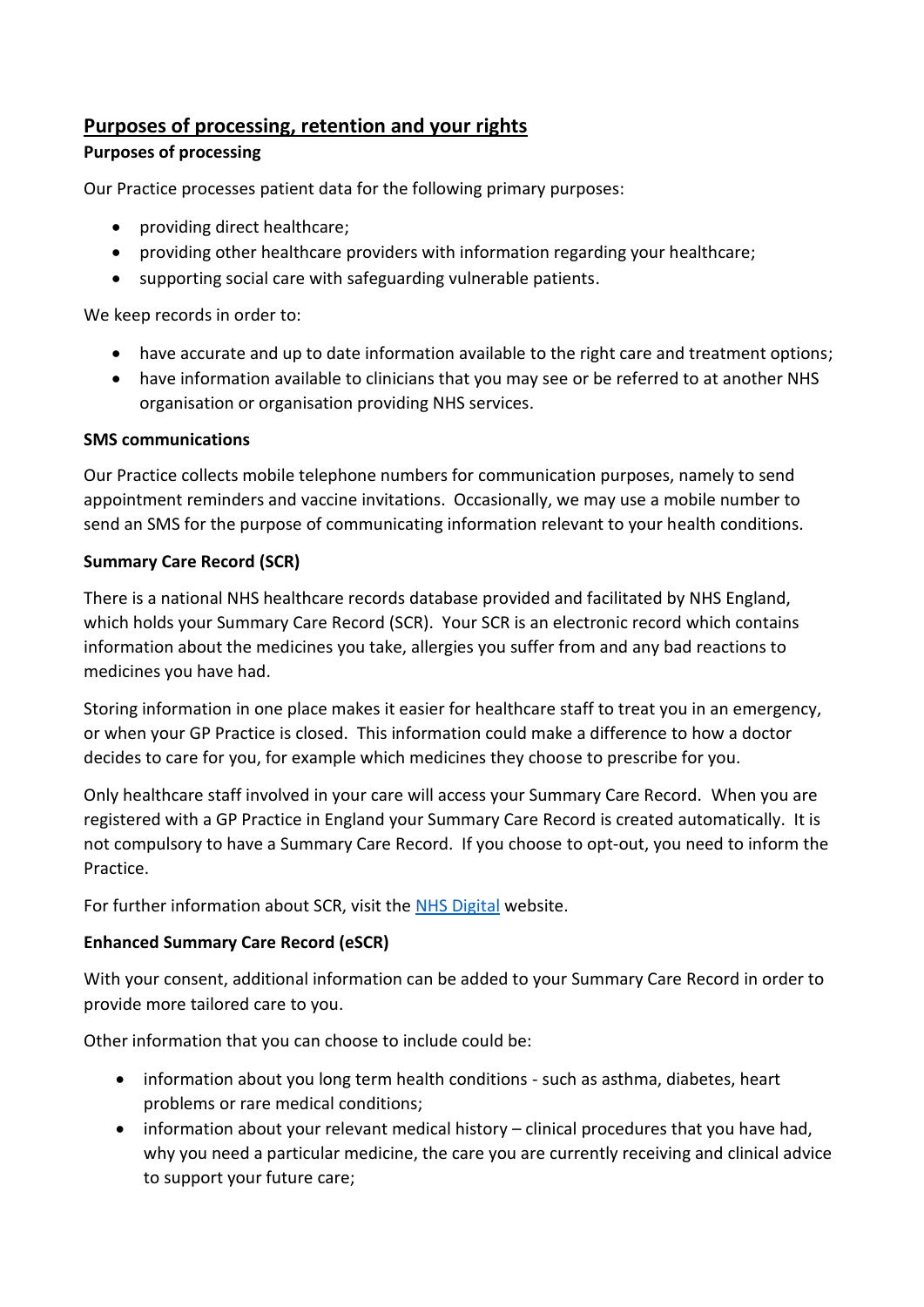- information about your health care preferences you may have your own care preferences which will make caring for you more in line with your needs, such as special dietary requirements;
- information about your personal preferences you may have personal preferences, such as religious beliefs or legal decisions that you would like to be known;
- information about your immunisations details of previous vaccinations, such as tetanus and routine childhood jabs;
- specific sensitive information such as any fertility treatments, sexually transmitted infections, pregnancy terminations or gender reassignment will not be included, unless you specifically ask for any of these items to be included.

Additional information is only included in your SCR when you request it, for further information about including additional information on your SCR, visit the [NHS Digital](https://digital.nhs.uk/services/summary-care-records-scr/additional-information-in-scr) website.

# **GP clinical system - electronic patient records**

Our Practice uses an electronic patient record to securely process and share information between NHS staff. This means that healthcare professional who is caring for you can see your medical history, including any allergies and current medications, to provide you with safe care.

Our Practice uses SystmOne as our Electronic Patient Record. You can find out more about SystmOne on the TPP Website here:<https://www.tpp-uk.com/products/systmone>

# **Enhanced data sharing model (EDSM) in SystmOne**

We are able to share clinical information about your health and care requirements held on your SystmOne electronic patient record with other health organisations including other GP practices, child health services, community health services, hospitals, out of hours, continuing healthcare team at the CCG and other similar organisations. This means that the healthcare professional looking after you has the most relevant information to enable them to provide you with the most appropriate care. We automatically set up the sharing facility in our electronic patient record system to allow your information to be shared out to other health organisations.

Local trusted organisations that we work with on a regular basis are able to access your record immediately once they have asked your permission. If you say "no" they will not be able to see any information. An audit log is maintained, showing who accessed your record and when it was accessed. You are entitled to request a copy of this log.

If you see a healthcare professional outside your local geographic area (who also uses SystmOne), and you agree that they can have access to your medical records, you will be asked to provide additional security details in the form of a verification code which is sent to you either as a text, email or via your SystmOnline account. It is therefore important that we always have your up-todate contact details.

If you do not wish us to share your information in this way, please let us know at Reception and we will ensure that your information is not shared.

#### **Primary care networks**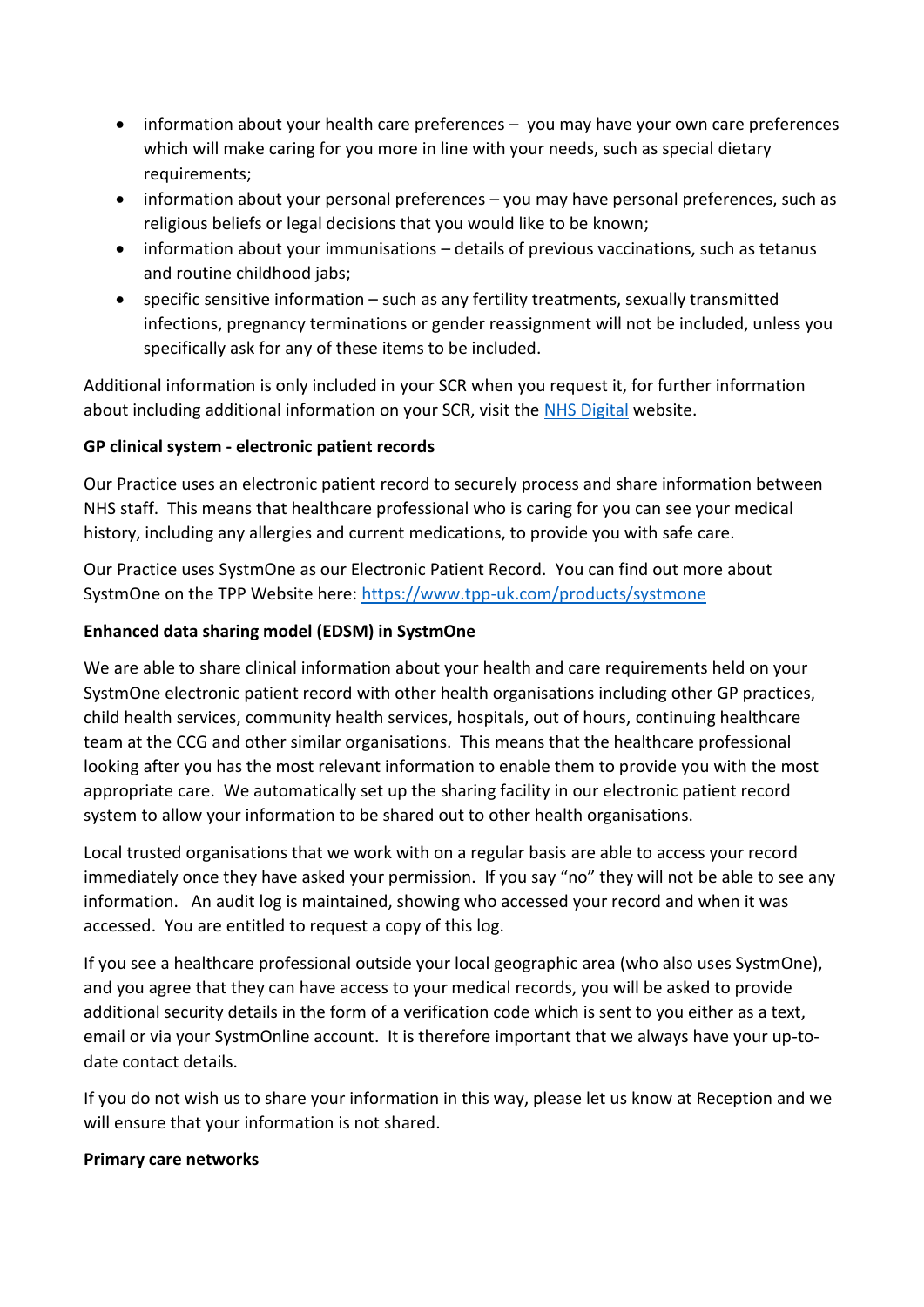Primary Care Networks (PCNs) are groups of GP Practices working closely together with their local partners (e.g. other primary and community care staff, mental health, social care, pharmacy, hospital and voluntary services for the benefit of patients and the local community. Our Practice is part of Christchurch PCN, alongside Highcliffe Medical Centre, Christchurch Medical Practice and Farmhouse Surgery.

Working as part of a network rather than a stand-alone business means that the GP Practices in our PCN can share expertise and resources which means that we can offer a wide range of services to suit the needs of our local community to give you the best possible care. You may be seen by clinicians from anywhere in our PCN, at any of our Practices. In order that they can give you the best possible care, they will have access to your health data. Only healthcare staff involved in your care will have access to your record.

# **Social Prescribing**

Social prescribing enables GPs, nurses and other primary care professionals to refer patients to a range of local, non-clinical community services to help patients to improve their health, wellbeing and social welfare. This can include advice and information on local services and connecting individuals to social activities, clubs, groups, and like-minded individuals in the community. For example, signposting people who have been diagnosed with dementia to local dementia support groups. The Practice will do this by employing someone to act as a 'link' between the Practice, the patient and the non-clinical services within the community. Current providers in our area include:

- [Livewell Dorset](https://www.livewelldorset.co.uk/)
- [Home Start West Dorset](https://www.homestartwestdorset.co.uk/)
- [Help and Care](https://www.helpandcare.org.uk/)

We will refer you to one of these providers and will send basic information such as name, NHS number, address, date of birth and background to your health and wellbeing needs. The providers are bound by confidentiality in the same way that Practice staff are, and there is a Data Sharing Agreement in place to ensure that personal data is used in a lawful and appropriate way. More information about social prescribing can be found on the [NHS England](https://www.england.nhs.uk/personalisedcare/social-prescribing/) website.

# **Dorset care record (DCR)**

Health and social care organisations in Dorset may hold different sets of records about you, and not every organisation uses SystmOne. The Dorset Care Record is a confidential computer record that joins up all these different records to create one complete and up to-date record. Sharing appropriate information electronically to a single place, offers direct access for authorised health and social care professionals to provide as full a picture as possible of your history, needs, support and service contacts.

If you do not wish your information to be shared in this way, you will need to opt-out of the Dorset Care Record. You can do this by contacting the Privacy Officer on the [DCR website.](https://news.dorsetforyou.gov.uk/dorset-care-record/opt-out/) The Dorset Care Record have their own Privacy Notice, available on the [website.](https://news.dorsetforyou.gov.uk/dorset-care-record/files/2019/05/External-Privacy-Notice-DCR-March-2019.pdf)

#### **Dorset integrated care system (ICS)**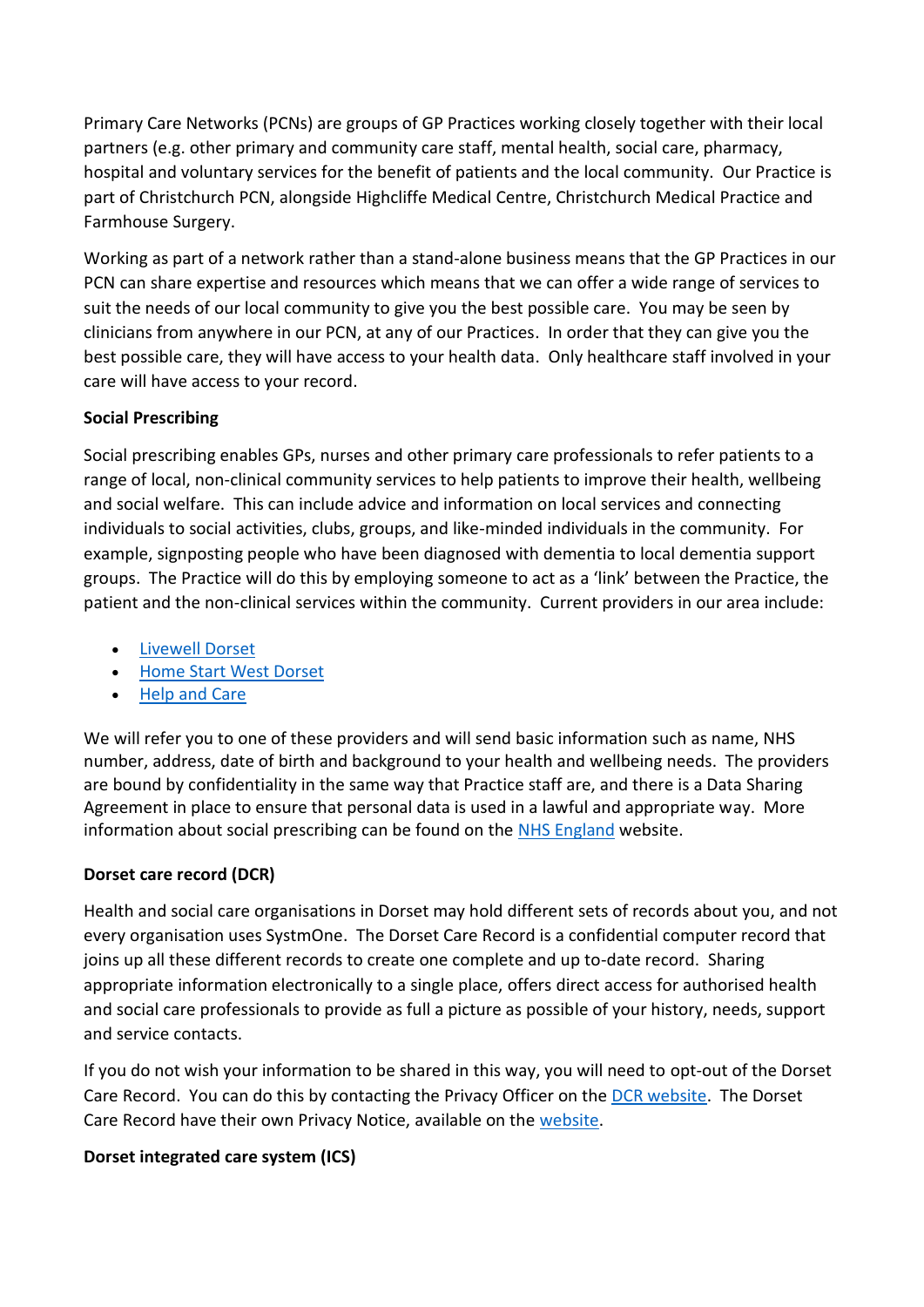Dorset's integrated care system, known locally as 'Our Dorset' is a partnership of local organisations working together to improve services to meet the needs of local people and deliver better outcomes. 'Our Dorset' aims to see every person in Dorset stay healthy for longer and feel more confident and supported in managing their own health. The partnership includes:

- Dorset Clinical Commissioning Group;
- Foundation Trusts: Dorset County Hospital, Poole Hospital, The Royal Bournemouth and Christchurch Hospitals, Dorset Healthcare University and South Western Ambulance Service;
- Bournemouth Borough Council, Borough of Poole Council and Dorset County Council;
- Public Health Dorset.

'Our Dorset' have a 'Dorset Intelligence and Insight' (DiiS) Business Intelligence platform which uses pseudonymised data to reveal important insights into local and community health care, in order to inform the future of health care for communities. Information is pseudonymised so that when a new service is introduced to help with a particular long term condition in a particular community, the Practice can ask for any of their own patients to be re-identified from the data in order to invite you to use the new service. If you are signed up to the National Data Opt-Out, your information will not be used in the DiiS.

#### **Diabetic eye screening**

The Dorset Diabetic Eye Screening Programme is provided by Health Intelligence Ltd, commissioned by NHS England South (Wessex) as part of the National Diabetic Eye Screening Programme. The programme supports your invitation for eye screening and ongoing care by the screening programme. Your information may be shared with any Hospital Eye Services you are under the care of to support further treatment, and with other healthcare professionals involved in your care. We also share information with Health Intelligence in order to provide diabetic retinopathy screening for our diabetic patients.

You can find out more about the Diabetic Eye Screening on their [website.](http://www.despdorset.co.uk/diabetic-eye-screening/privacy-notice/)

#### **Our practice website**

Our website does not use cookies to track your activity online but the "remember these details" feature on our on-line prescription form uses first party cookies on your computer to store your information. This information is only used to remember your details and is never passed to any third party. Cookies must be enabled in your browser for this feature to work. Using this feature means you agree to the use of cookies.

#### **Individual funding request**

An 'Individual Funding Request' is a request made on behalf of a patient, by a clinician, for funding of specialised healthcare which falls outside the range of services and treatments that NHS Dorset Clinical Commissioning Group (CCG) has agreed to commission for the local population.

An Individual Funding Request is taken under consideration when a case can be set out by a patient's clinician that there are exceptional clinical circumstances which make the patient's case different from other patients with the same condition who are at the same stage of their disease,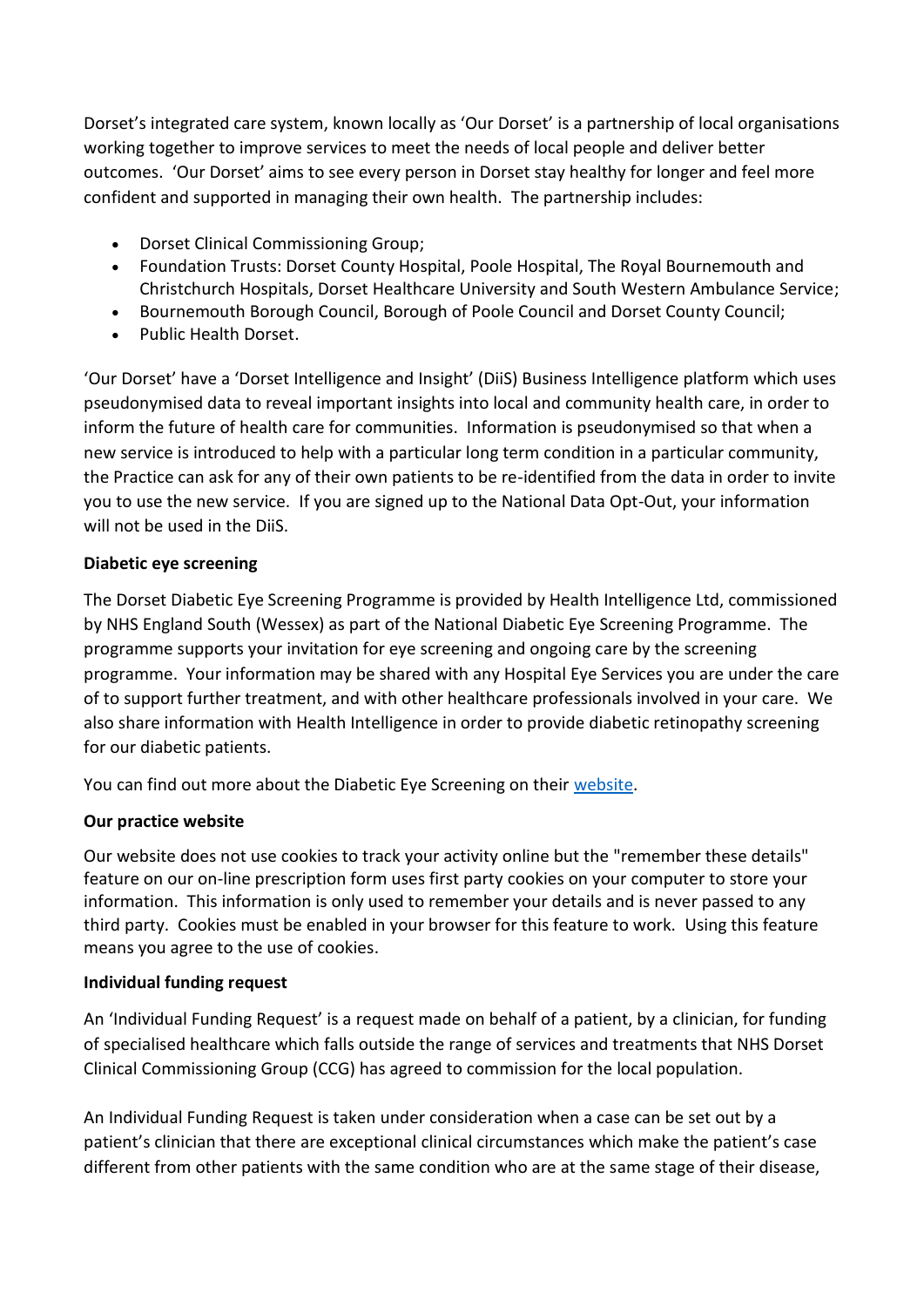or when the request is for a treatment that is regarded as new or experimental, and where there are no other similar patients who would benefit from this treatment.

A detailed response, including the criteria considered in arriving at the decision, will be provided to the patient's clinician.

#### **Invoice validation**

Invoice validation is an important process. It involves using your NHS number to check which CCG is responsible for paying for your treatment. We can also use your NHS number to check whether your care has been funded through specialist commissioning, which NHS England will pay for. The process makes sure that the organisations providing your care are paid correctly.

#### **Other ways in which patient information may be used:**

#### **Incident management**

If you are involved in an incident, for example you slip and fall whilst in the Practice, your information may be included in the incident report and used as part of the investigation process.

#### **Recorded telephone calls**

We record all incoming and outgoing telephone calls to and from the Practice for the following purposes:

- to help with staff training (in this instance a transcript of the call is created which contains no patient identifiable or sensitive information);
- to enable us to obtain the necessary facts in the event of a complaint;
- for patient telephone consultations (in this instance a transcript of the call is created and entered into the individual patient health record);
- for medico-legal purposes; and
- for quality assurance to allow us to audit and improve our service to you.

Recordings of telephone calls will only be accessed where necessary by the Practice management team. Recordings are stored in accordance with the Records Management Code of Practice for Health and Social Care 2016 Retention Schedule, after which they are deleted.

#### **Complaints and queries**

If you raise a complaint or query with the Practice, the team will hold information about you within their secure database in order to ensure that your complaint or query is answered appropriately by the relevant person or department. Details of complaints or queries will not be stored within your medical records.

#### **Secondary uses**

We may also process data for the following secondary uses: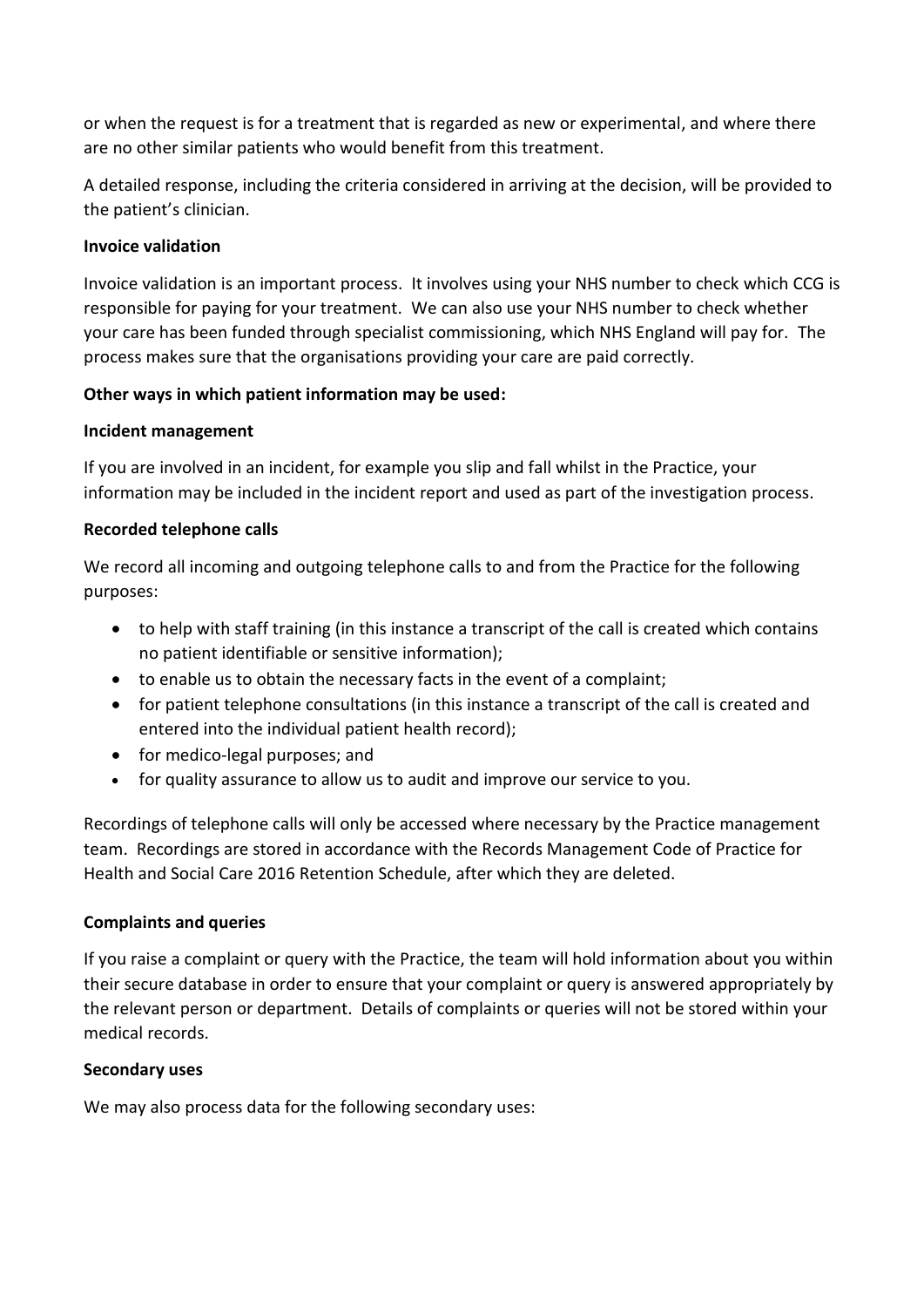- **Clinical Research:** sometimes your information may be requested to be used for research purposes – the practice will always gain your consent before using information for this purpose;
- **Clinical Audit:** information may be used for audit to monitor the quality of the service provided. Some of this information may be held centrally and used for statistical purposes. Where this is done we make sure that individual patient records cannot be identified, e.g. the National Diabetes Audit. Audits will have approval from the Clinical Advisory Group, under s.251 of the NHS Act 2006 and data submissions will be signed off by our Caldicott Guardian;
- **Improving Services:** the CCG will sometimes extract pseudonymised medical information about you to help identify areas for improvement in the services provided to you.
- **Risk Stratification:** data tools are increasingly being used in the NHS to help determine a person's risk of suffering a particular condition, preventing an unplanned or (re)admission and identifying a need for preventive intervention. Information about you is collected from a number of sources including NHS Trusts and from this GP Practice. A risk score is then arrived at through an analysis of your de-identified information using software managed by NHS approved third parties and is only provided back to your GP as data controller in an identifiable form. Risk stratification enables your GP to focus on preventing ill health and not just the treatment of sickness. If necessary, your GP may be able to offer you additional services;
- **National Archiving:** records made by an NHS organisation are Public Records in accordance with Schedule 1 of the Public Records Act 1958. The Public Records Act 1958 requires organisations to select core records for permanent preservation at the relevant Place of Deposit (PoD) appointed by the Secretary of State for Culture, Media and Sport. PoDs are usually public archive services provided by the relevant local authority. The selection and transfer must take place at or before records are 20 years old and is a separate process from appraisal for retention to support current service provision. Potential transfers of digital records should be discussed with the PoD in advance to ensure that technical issues can be resolved. Records no longer required for current service provision may be temporarily retained pending transfer to a PoD and records containing sensitive personal data should not normally be transferred early.

These secondary uses help the NHS to:

- prepare and analyse statistics on NHS performance;
- audit NHS services, locally and nationally;
- monitor how we spend public money;
- plan and manage health services for the population of Dorset;
- conduct health research and development of treatments.

Our Practice values the concept of data minimisation and will use anonymised or pseudonymised information as much as possible. We rely on Articles 6(1)(e) and Articles 9(2)(h) for lawfully processing identifiable data. Where you have opted-out of the use of identifiable data for secondary purposes, your data will not be used unless it is anonymised or unless there is a legal obligation for us to process it.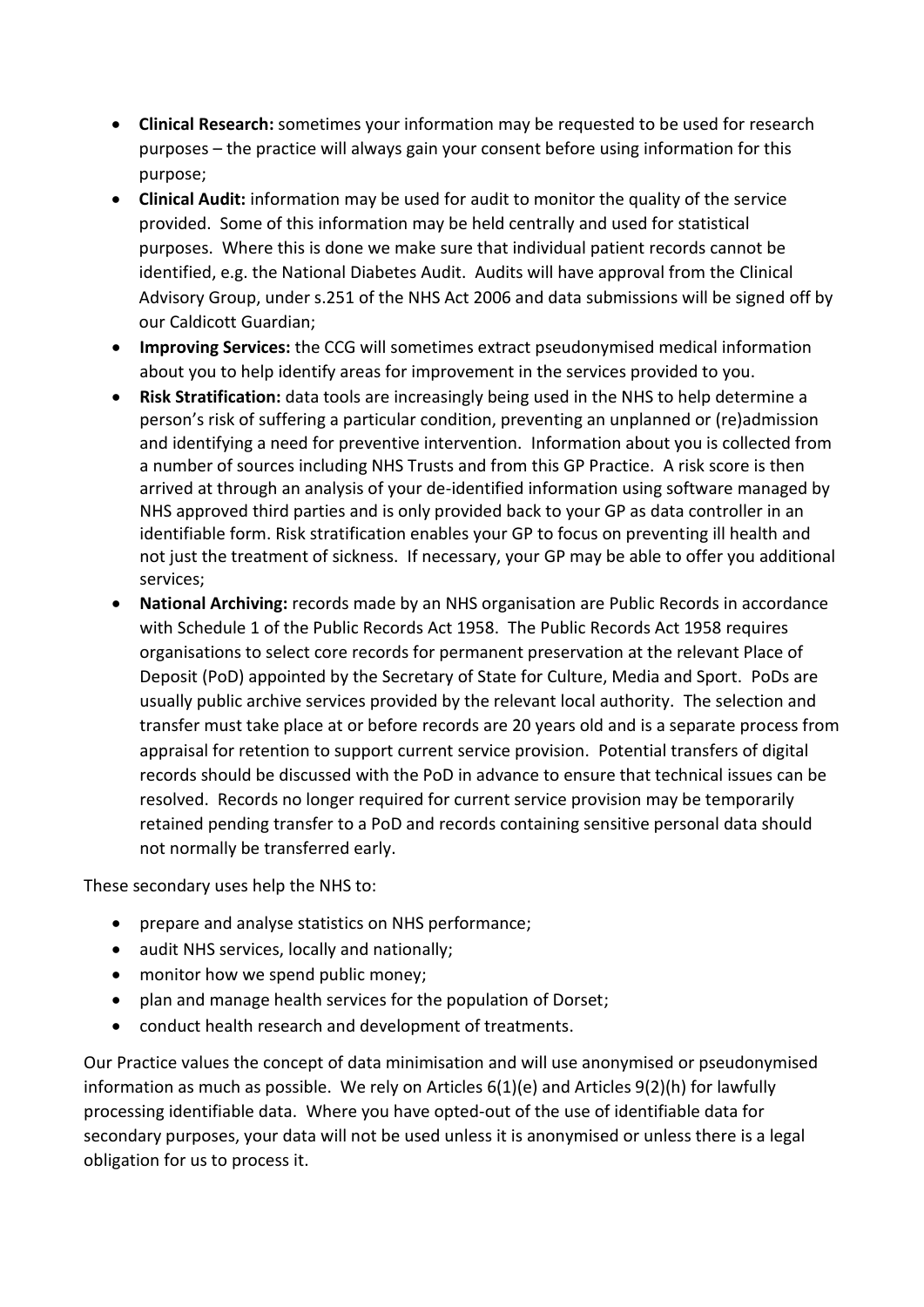#### **National data opt-out**

Whenever you use a health or care service, important information about you is collected in your patient record for that service to ensure you get the best possible care and treatment. The information collected about you when you use these services can also be used and provided to other organisations for purposes beyond your individual care, for instance to help with:

- improving the quality and standards of care provided
- research into the development of new treatments
- preventing illness and diseases
- monitoring safety
- planning services

This may only take place when there is a clear legal basis to use this information. Confidential patient information about your health and care is **only used** like this where allowed by law. Most of the time, anonymised data is used for research and planning so that you cannot be identified in which case your confidential patient information isn't needed. You have a choice about whether you want your confidential patient information to be used in this way. If you are happy with this use of information you do not need to do anything. If you do choose to opt out your confidential patient information will still be used to support your individual care.

Patients can view or change their national data opt-out choice at any time by using the online service at [www.nhs.uk/your-nhs-data-matters,](https://www.nhs.uk/your-nhs-data-matters/) or by calling 0300 3035678. Further information is available at: <https://www.hra.nhs.uk/information-about-patients/> (which covers health and care research), and<https://understandingpatientdata.org.uk/what-you-need-know> (which covers how and why patient information is used, the safeguards and how decisions are made). Data being used or shared for purposes beyond individual care does not include your data being shared with insurance companies or used for marketing purposes and data would only be used in this way with your specific agreement.

Our Practice is currently compliant with the national data opt-out policy which means that we have systems and processes in place to comply with the national data opt-out so that your choice can be applied to any confidential patient information we use or share for purposes beyond your individual care.

#### **Data controller and processors**

The Practice is the Data Controller of the data which we gather, hold and create about you.

The Practice engages with data processors who may process your data. All Data Processors are held to strict contractual obligations, which specify the limitations, any access arrangements, storage and retention of data on our behalf as well as strict confidentiality and information handling clauses. All data processors are also held to high information security standards and are asked to provide evidence of how they meet Data Protection legislation. These processors may be software suppliers or specialist and support services.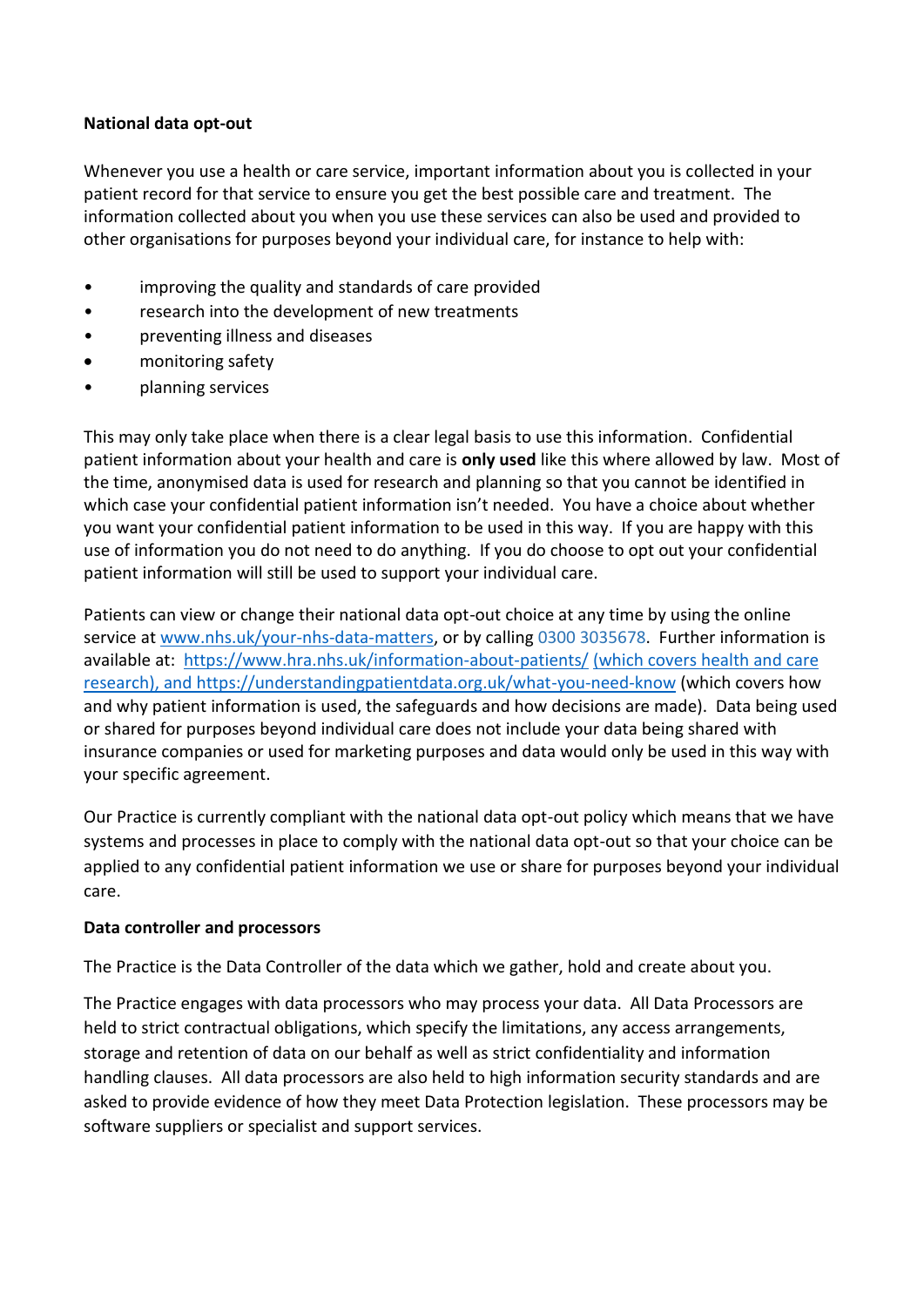# **Cross Border Transfers between the UK, the EU, other third countries or international organisations**

Following the UK's exit from the European Union the UK has now become a third country under the EU GDPR. The EU and the UK have reached an agreement in principle on the EU-UK Trade and Cooperation Agreement, giving a further transition period of up to six months for personal data flows. This means that personal data can continue to flow freely from the EU to the UK during this new transition period. The specified period began on 1 January 2021 and will end either in four months, or on the date on which an adequacy decision in relation to the UK is adopted by the Commission under Article 45(3) of the EU GDPR. The period may be extended by two months, unless either the EU or the UK objects. The Practice does not routinely transfer data outside of the European Economic Area and will assess any adhoc transfers against adequacy (UK GDPR Article 45) and appropriateness of safeguards and data protection (UK GDPR Article 46) of the country of transfer.

# **Retention periods**

The Practice works to the Records Management Code of Practice for Health and Social Care 2016 Retention Schedule. [https://digital.nhs.uk/data-and-information/looking-after-information/data](https://digital.nhs.uk/data-and-information/looking-after-information/data-security-and-information-governance/codes-of-practice-for-handling-information-in-health-and-care/records-management-code-of-practice-for-health-and-social-care-2016)[security-and-information-governance/codes-of-practice-for-handling-information-in-health-and](https://digital.nhs.uk/data-and-information/looking-after-information/data-security-and-information-governance/codes-of-practice-for-handling-information-in-health-and-care/records-management-code-of-practice-for-health-and-social-care-2016)[care/records-management-code-of-practice-for-health-and-social-care-2016](https://digital.nhs.uk/data-and-information/looking-after-information/data-security-and-information-governance/codes-of-practice-for-handling-information-in-health-and-care/records-management-code-of-practice-for-health-and-social-care-2016)

# **Data subject rights**

The law gives you certain rights to your personal healthcare information that we hold:

# **1. Right of access to your information**

You have the right to request a copy of the personal information that we hold about you; this is known as a Subject Access Request. We have one month to reply to you and give you the information that you require. This can be extended by two further months if the request is complex or we have received a number of requests from you. Subject Access Requests can be made by you the patient, by a legal representative; a solicitor acting on your behalf, a carer, parent, guardian or appointment representative, with appropriate consent. A personal representative also has the right of access to deceased records. If you would like a copy of the information we hold about you, please let us know. For more information please see our Subject Access Request policy.

We will provide this information free of charge however, we may in some limited and exceptional circumstances have to make an administrative charge for any extra copies if the information requested is excessive, complex or repetitive.

We can restrict disclosure of your information if your doctor feels that granting access would disclose information likely to cause serious harm to your physical or mental health or that of another individual, and where you do not already know the information. Or where granting access would disclose information relating to or provided by a third party who could be identified from the information, and who has not provided consent for it to be released.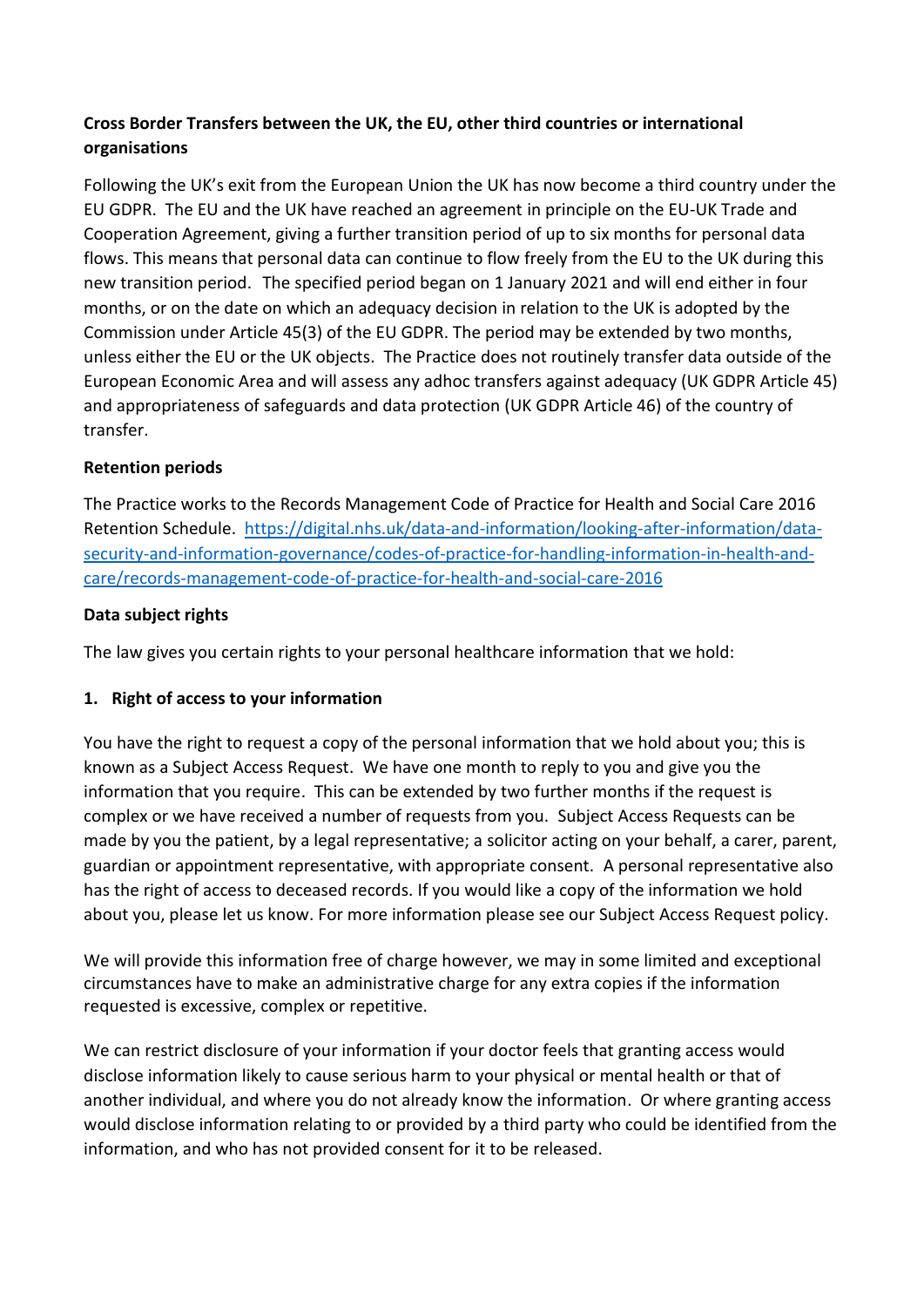# **2. Right to restrict or object to the use of your information**

We cannot share your information with anyone else for a purpose that is not directly related to your health without your consent. Patients have the right to restrict the processing of your personal information for secondary purposes through NHS Digital's National Data Opt-Out. More information is available [here.](https://www.nhs.uk/your-nhs-data-matters/)

The right to restrict processing of healthcare data can only be exercised in the following circumstances:

- the accuracy of the data is contested;
- the processing is unlawful.

#### **3. Right to have incorrect information corrected**

If you feel that information held about you is incorrect, you have the right to ask for it to be corrected. This applies to matters of fact, not opinion. Incorrect contact information such as your address will be corrected immediately. If the information is of a clinical nature, this will need to be reviewed and investigated by the Practice, which will result in one of the following outcomes:

- the Practice considers the information to be correct at the time of recording and will not amend the data. A statement from you may be placed within the record to demonstrate that you disagree with the information held. You have the right to appeal to the Information Commissioner;
- the Practice agrees that the information is incorrect, however it is not legal to modify or remove information within the record as it represents 'historical information' which may have influenced subsequent events of decisions made. In these circumstances, a note will be made in the record which advises the reader of the inaccuracy and of the correct facts. The Practice will agree the content of the note with you.

#### **4. Right to data portability**

This right only applies where the original processing is based on the data subject's consent or fulfilment of a contract that they are party to, and if the processing is automated. However, in the spirit of the Regulations, you have the right to request that your personal and/or healthcare information is transferred, in and electronic or other form, to another organisation.

#### **5. Right to appropriate decision making**

The right to appropriate decision making applies to automated processing, including profiling, which produces legal outcomes, or that significantly affects you. The Practice has not identified any automated processing which is solely automated and without human involvement in the outcome of the processing.

#### **6. Right to erasure**

This is sometimes known as 'the right to be forgotten', but it is not an absolute right. You cannot ask for this right of erasure in relation to records which the Practice is legally bound to retain. The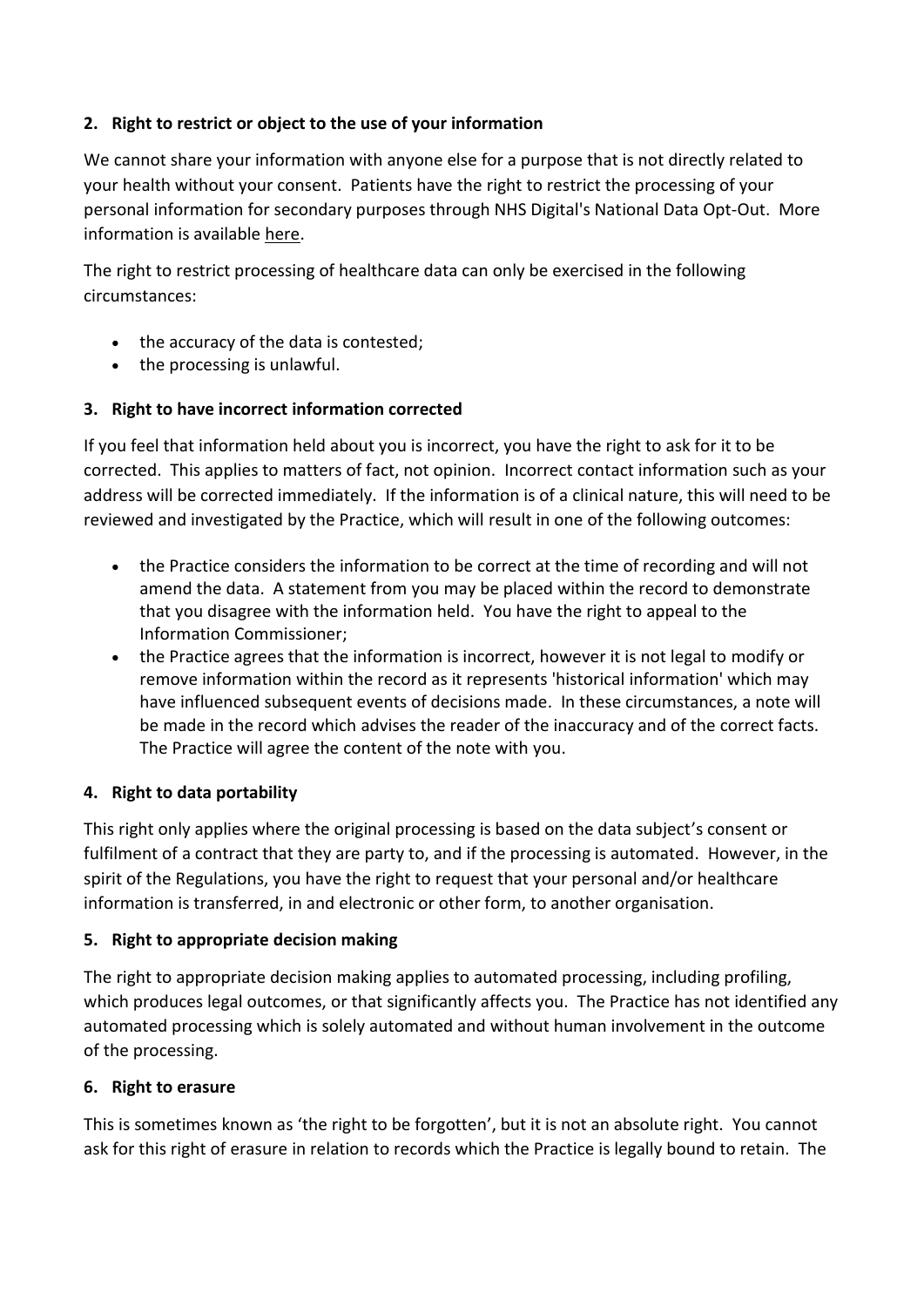Practice has an obligation, not only to retain information for a specified time period, but also not to retain information for longer than is necessary and will dispose of information securely.

Please see above section on retention.

#### **7. Right to lodge a complaint**

If you are dissatisfied with the handling of your personal information, you have the right to make a complaint. In the first instance, formal complaints should be addressed to the Practice Manager.

You also have the right to make a complaint to the Information Commissioner's Office – the independent regulator of data protection:

Information Commissioner's Office Wycliffe House Water Lane Wilmslow Cheshire SK9 5AF

Or using their online submission:<https://ico.org.uk/global/contact-us/>

#### **The law explained**

#### **Data Protection Principles**

There are six core principles to data protection legislation:

- 1. Personal data must be processed lawfully, fairly and transparently (lawfulness, fairness and transparency).
- 2. Personal data must be collected for specific, explicit and legitimate purposes and not processed in a manner that is incompatible with those purposes (purpose limitation).
- 3. Personal data must be adequate, relevant and limited to what is necessary in relation to the purposes for which they are processed (data minimisation).
- 4. Personal data must be accurate and up to date (accuracy).
- 5. Personal data must be kept in a form which permits identification of data subjects for no longer than is necessary for the purposes for which the personal data are processed (storage limitation).
- 6. Personal data is processed in a manner that ensures appropriate Security, including protection against unauthorised or unlawful processing and against accidental loss, destruction or damage, using appropriate technical or organisational measures (integrity and confidentiality).

#### **Lawful basis**

From 1 January 2021, the 'UK GDPR' has replaced the GDPR as the UK's data protection law. The Practice processes personal data for **primary purposes** under the following legal basis:

• **UK General Data Protection Regulation Article 6(1)(e):**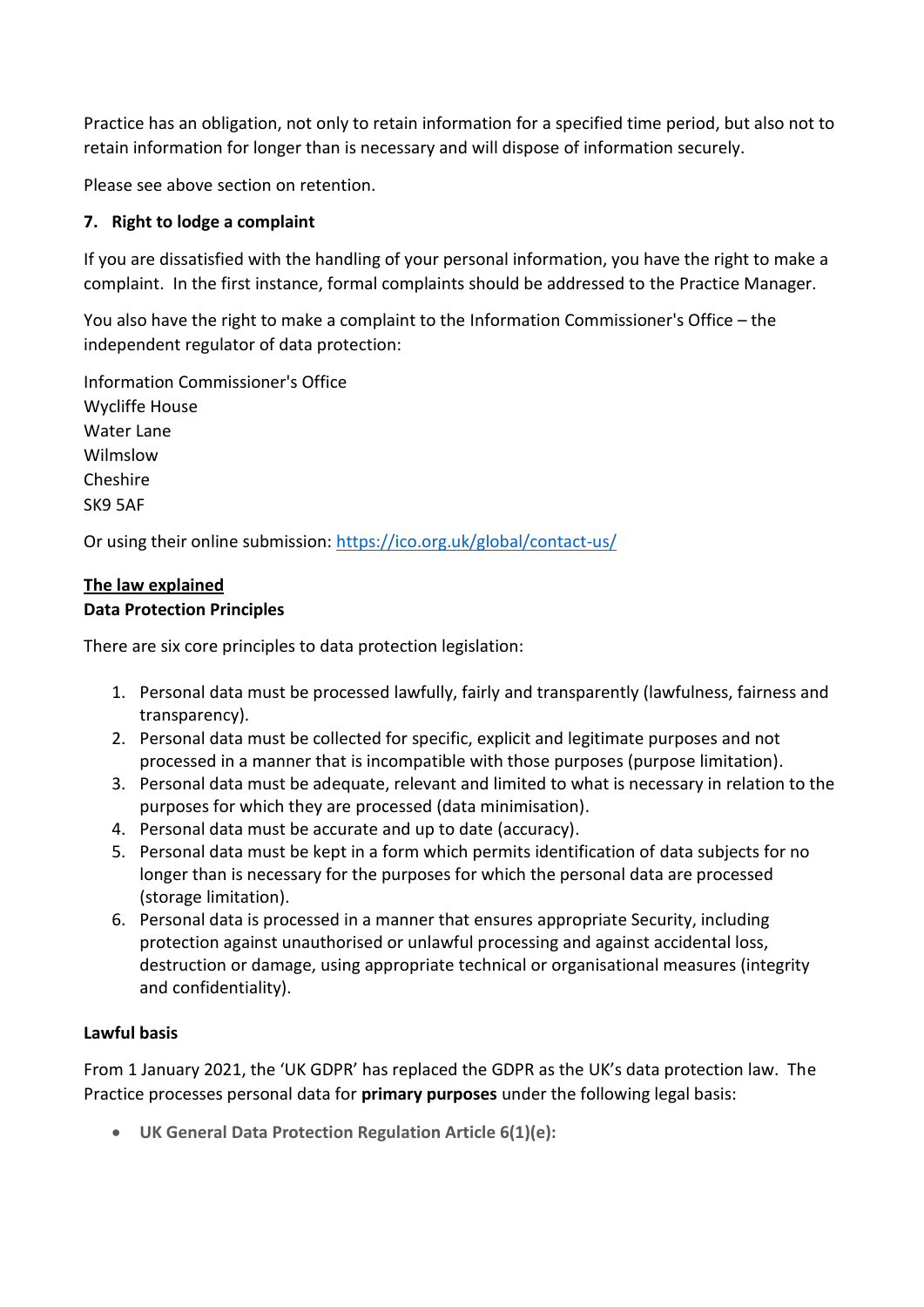*"processing is necessary for the performance of a task carried out in the public interest or in the exercise of official authority vested in the controller"*

# **For the processing of personal data for secondary purposes the Practice may rely on one of the following legal bases depending on the circumstances:**

• **UK General Data Protection Regulation Article 6(1)(c):** 

*"processing is necessary for compliance with a legal obligation to which the controller is subject"*

There are some National Audits and patient registers which require the Practice to process your information under Article 6(1)(c) in accordance with UK legislations such as the National Health Service Act 2006 and Health and Social Care (Safety and Quality) Act 2015.

There are also obligations within the Crime and Disorder Act 1998, Terrorism Act, Children's Act(s) 1989 and 2004, Mental Health Act 1983 and 2007 to share information with the Police or Social Services.

# **The Practice processes special categories of data (health data) for primary purposes under the following legal bases:**

• **UK General Data Protection Regulation Article 9(2)(h):** 

*"Processing is necessary for the purposes of preventative or occupational medicine, for the assessment of the working capacity of the employee, medical diagnosis, the provision of health or social care or treatment or the management of health and social care systems and services on the basis of Union or Member State law or pursuant to contact with a health professional and subject to the conditions and safeguards referred to in paragraph 3"*

**Paragraph 3:** *"Personal data referred to in paragraph 1 [special categories of data] may be processed for the purposes referred to in point (h) of paragraph 2 when those data are processed by or under the responsibility of a professional subject to the obligation of a professional secrecy under Union or Member State law or rules established by national competent bodies or by another person also subject to an obligation of secrecy under Union or Member State law or rules established by national competent bodies."* 

• **UK General Data Protection Regulation Article 9(2)(b):**

*"Processing is necessary for the purposes of carrying out the obligations and exercising specific rights of the controller or of the data subject in the field of employment and social security and social protection law in so far as it is authorised by Union or Member State law or a collective agreement pursuant to Member State law providing for appropriate safeguards for the fundamental rights and interests of the data subject"*

# **The Practice processes special categories of data for secondary purposes under the following legal bases:**

• **UK General Data Protection Regulation Article 9(2)(j):** 

*"Processing is necessary for archiving purposes in the public interest, scientific or historical research purposes or statistical purposes in accordance with Article 89(1) based on Union or*